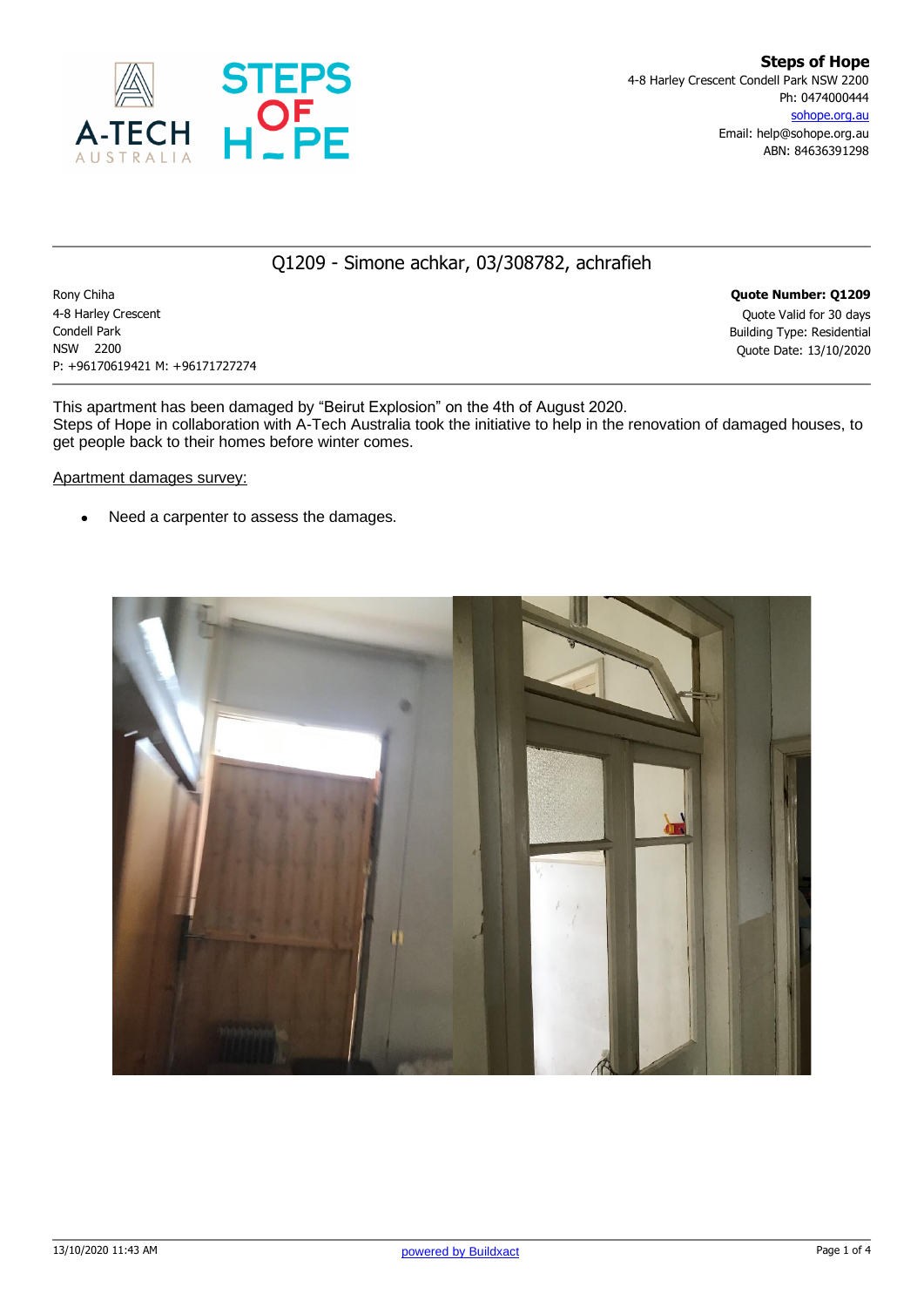

# Q1209 - Simone achkar, 03/308782, achrafieh

## **Estimate**

| Customer:                                     |                                  | <b>Estimate Details:</b>       |                                                                |              |
|-----------------------------------------------|----------------------------------|--------------------------------|----------------------------------------------------------------|--------------|
| Rony Chiha<br>4-8 Harley Crescent             |                                  | Net Total:<br>Markup:          | \$2,900.00<br>$$0.00(0\%)$                                     |              |
| Condell Park<br>2200<br><b>NSW</b>            |                                  | Tax:<br><b>Estimate Total:</b> | \$0.00<br>\$2,900.00                                           |              |
| Ph: +96170619421<br>Email: help@sohope.org.au |                                  |                                | <b>Building Type: Residential</b><br>Date Prepared: 12/10/2020 |              |
| Cost Items                                    |                                  |                                |                                                                |              |
| Code                                          | Description                      | Units / UOM                    | Unit Cost                                                      | <b>Total</b> |
| <b>Wood work</b><br>1                         |                                  |                                |                                                                | \$2,900.00   |
| 1.1                                           | Full window (frontage) $+$ glass | 2.000                          | \$400.00                                                       | \$800.00     |
| 1.2                                           | Full window $+$ glass            | 4.000                          | \$400.00                                                       | \$1,600.00   |
| 1.3                                           | Full window $+$ box              | 1.000                          | \$500.00                                                       | \$500.00     |

Net Total: \$2,900.00

Markup: \$0.00

Tax: \$0.00

### **Estimate Total: \$2,900.00**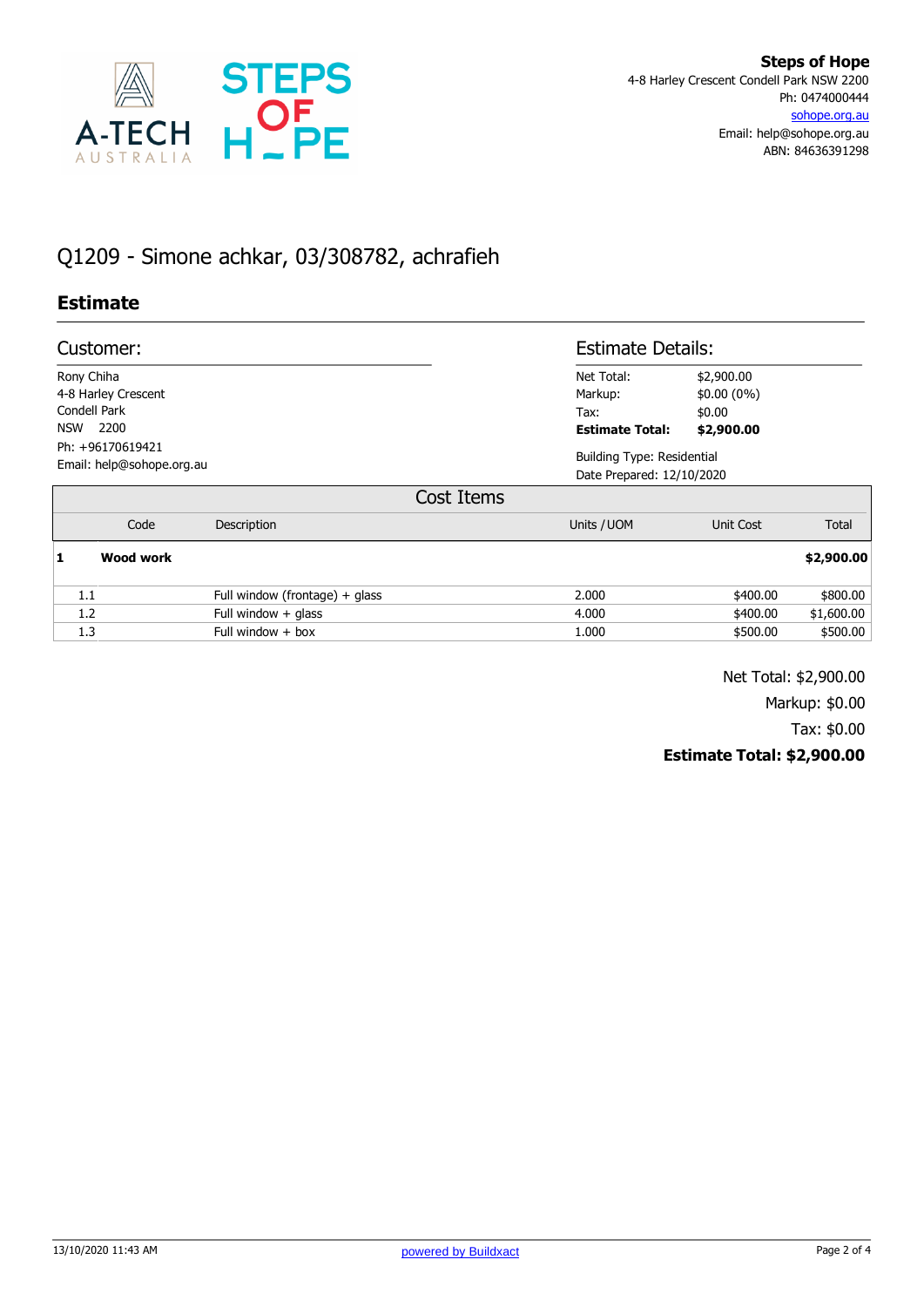

**Steps of Hope** 4-8 Harley Crescent Condell Park NSW 2200 Ph: 0474000444 sohope.org.au Email: help@sohope.org.au ABN: 84636391298